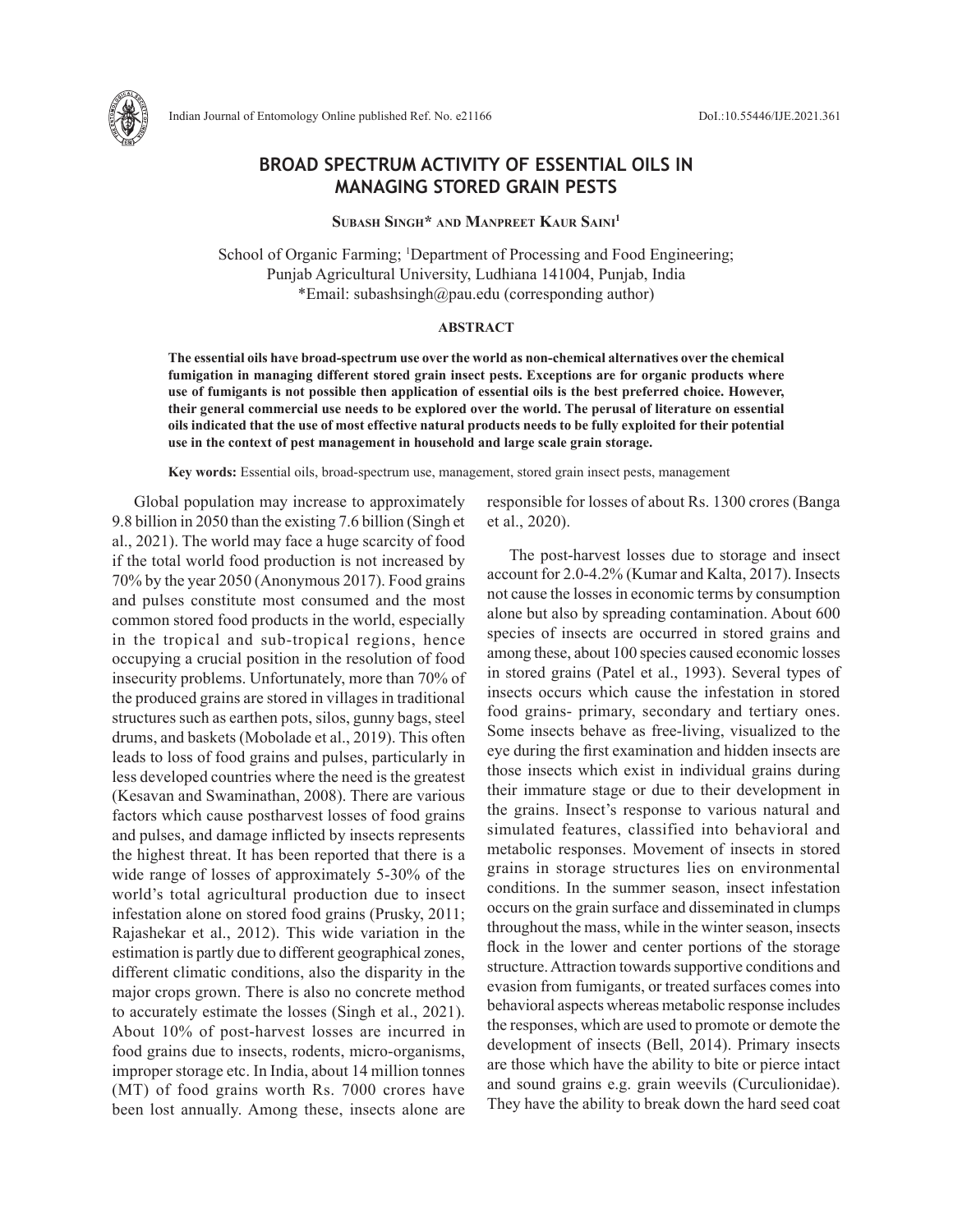of the whole grain and laid the eggs inside the kernel, and the growing larvae cause the infestation inside the kernel. Primary insects often develop and reproduce very quickly in the optimal conditions, which allows for large populations. They are usually more destructive than secondary pests, especially in short-term storage of food grains (Banga et al., 2018). Secondary insects follow the primary insects. They feed the grains that are broken by the primary insects, processed into products viz. flour, dal etc. or damaged by poor threshing, drying and handling e.g. red flour beetle, *Tribolium castaneum*  (Herbst), one of the common secondary pests that eat wheat grains from the outside first. The presence of secondary pests often indicates that the grain is not in superlative condition and that measures should be implemented to protect the grain from a further decline in quality. Tertiary insects feed on broken grains, grain dust, and powder left by the primary and secondary insects. Confused flour beetle is a tertiary insect of whole grains. Also, it is a secondary insect of milled grains such as flour (Banga et al., 2019).

Singh et al. (2016a) evaluated different plant powers against rice weevil, *Sitophilus oryzae* (L.) on stored wheat and revealed neem and dharek kernel powders as the best. Chahal et al. (2016) studied the chemistry and insecticidal activity of bay leaf oil, its fractions and isolated compounds against red rust flour beetle, *Tribolium castaneum* (Herbst.) and revealed the adults of *T. castaneum* as more susceptible to eugenol. Their results also indicated that bay leaf essential oil may have potential to control *T. castaneum*. Singh et al. (2016b) evaluated the efficacy of three plant oils and revealed neem and eucalyptus oils as the most effective against lesser grain borer, *Rhyzopertha dominica* (L.) in stored wheat. Singla et al. (2018) used ajwain seed (*Trachyspermum ammi*) oil and some other derivatives as stored grain protectant against *S. oryzae*. Mohan et al. (2020) at TNAU developed some eco-friendly methods for stored grain/seed insect management.

### **Essential oils (EOs)**

Widespread use of chemical insecticides in agriculture causing ecotoxicological, environmental and social consequences have led researchers to find out some more reliable and environmental friendly alternatives over the synthetic chemicals. In this context, the use of botanical extracts is attracting considerable interest both among the researchers and consumers. Among botanical extracts used as insecticides, EOs prove most promising alternative because of their worldwide availability and relative cost-effectiveness (Compolo *et al.* 2018). EOs are secondary metabolites synthesized by plants, and they play very important roles in plant defense (both against biotic and abiotic stresses) and signaling processes, including the attraction of pollinators and beneficial insects (Pavela 2015; Zurate & Salgueiro 2015). EOs are synthesized by plants both internally (secretory glands allocated inside the plants) as well as externally (secretory glands placed on the plant surface) (Svoboda & Greenaway 2003). They are produced by different plant organs such as trademark owners, herbs, buds, leaves, fruits, twigs, barks, seeds, woods, rhizomes, roots and can be accumulated in specific histological structures (glandular trichomes, secretory cavities, and resin ducts) (Asbahani *et al.* 2015; Fahn 2000). Plant species that produce EOs are called aromatic plants and are distributed worldwide; these plants (over 17,000 species) belong to a limited number of families: Asteraceae, Cupressaceae, Lamiaceae, Lauraceae, Rutaceae, Myrtaceae, Piperaceae, and Poaceae (Bruneton 1999). EOs are mainly constituted by monoterpenes and sesquiterpenes synthesized in the cytoplasm and plastids. All terpenes are synthetized via either the methylerythritol 4-phosphate (MEP) pathway or the mevalonate-dependent (MVA) pathway. Two (C5) isoprene precursors, isopentenyl pyrophosphate (IPP) and dimethylallyl pyrophosphate (DMAPP), are involved in the terpene synthesis and the isoprene units determine their class (monoterpenes, C10; sesquiterpenes, C15) (Zebec *et al.* 2016). Sesquiterpenes contain 15 carbon atoms, and they are less volatile and have a higher boiling point than monoterpenes. As a consequence, fewer of them contribute to the fragrance of EOs (Husnu & Buchbauer 2015).

The EOs are constituted by a blend of 20 to 70 organic compounds, some of which represent more than 80% of the constituents as append, e.g., in Sweet Orange EO, the main compound, limonene reaches 88- 97% of the whole oil (Campolo *et al.* 2014). Generally, the main components characterize the biological activity of the EOs. The EOs are hydrophobic and generally lipophilic, and their density is often lower than that of water and they are soluble in organic solvents. Despite the numerous extraction methods used to obtain EOs from natural raw plant material, only four methods, such as (i) hydro distillation, (ii) steam distillation, (iii) dry distillation, and (iv) mechanical processes are considered in the European Pharmacopoeia and the International Standard Organization on EOs (Zurate and Slguerio 2015). The EOs can undergo physical treatments, which do not result in any significant change in its composition (e.g., filtration, decantation, and centrifugation) but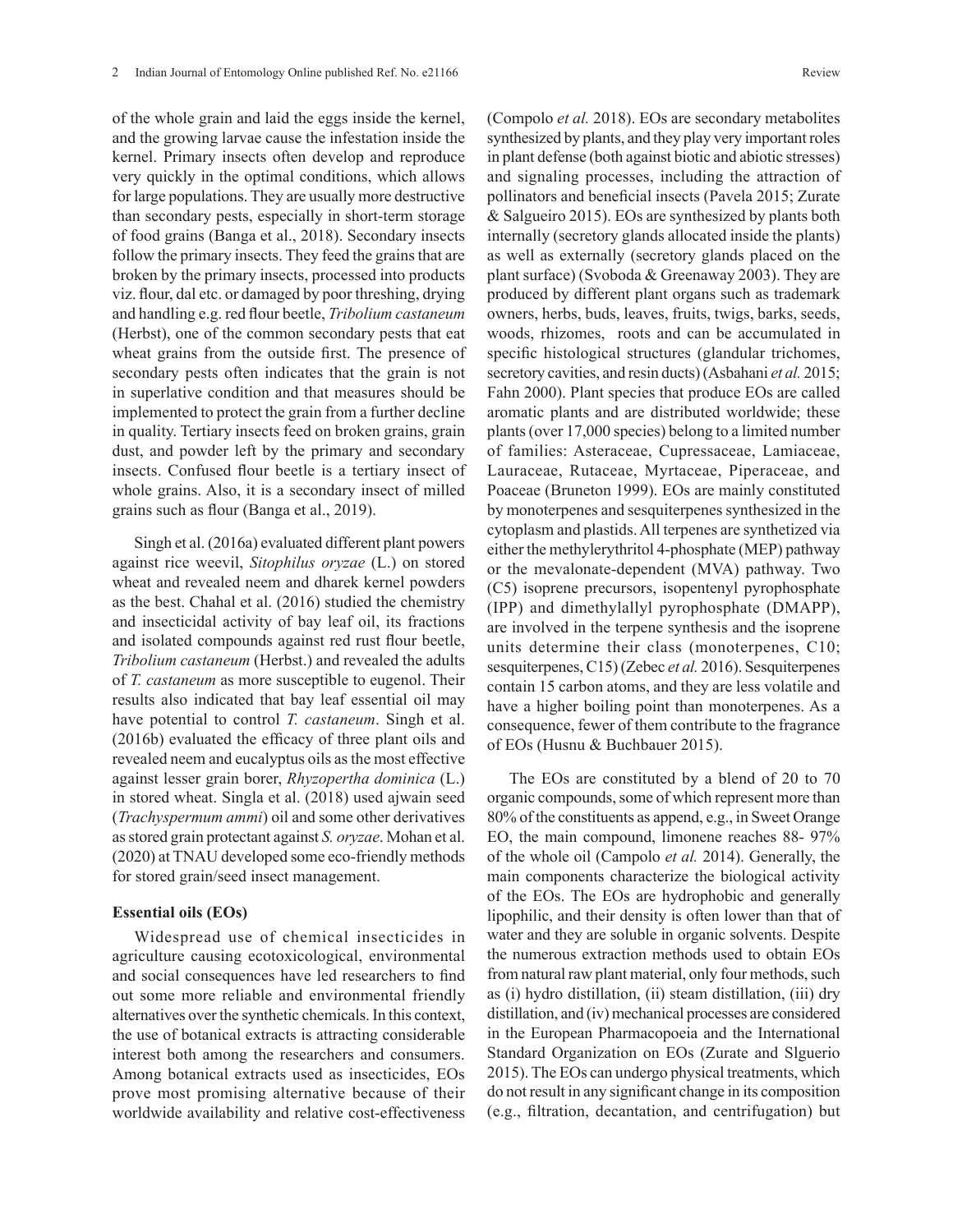the resulted products consist of a blend of volatile compounds with a strong odor (Bakkali et al., 2008).

# **Extraction methods**

**Hydro distillation:** It is one of the recent the standard EO extraction methods from plant materials like wood or flower, which is often used to isolate non water-soluble natural products with high boiling point. It involves the complete immersion of plant materials in water, followed by boiling. This method protects the oils extracted to a certain degree since the surrounding water acts as a barrier to prevent it from overheating. The advantage of this technique is that the required material can be distilled at a temperature below 100 °C. Okoh et al. (2010) studied the different extraction processes on yield and properties of EO from rosemary (*Rosmarinus officinalis* L.) by HD and solvent-free microwave extraction (SFME). The total yields of the volatile fractions obtained through HD and SFME were 0.31% and 0.39%, respectively. HD oil contained more monoterpene hydrocarbons (32.95%) than SFME-extracted oil (25.77%), while higher amounts of oxygenated monoterpenes (28.6%) were present in the oil extracted by SFME in comparison with HD (26.98%). Golmakani and Rezaei (2008) studied the microwave-assisted HD (MAHD), which is an advanced HD technique utilizing a microwave oven in the extraction process. MAHD was superior in terms of saving energy and extraction time 75 min, compared to 4 h in HD). Ohmic-assisted HD (OAHD) is another advanced HD technique (Gavahian *et al.* 2012). OAHD method had the extraction time of 24.75 min, while HD took 1 hour for extraction of EO from thyme. No changes in the compounds of the EOs obtained by OAHD were found in comparison with HD. Hydro distillation method is considered the simplest one to obtain EOs from the plant material by immersion of biomass in boiling water. The oil contained in the oil cells diffuses by means of osmosis in the hot water; then the steam, produced by boiling water, carries the oil vapors in a condenser. The condensed EOs are separated from water by decantation.

**Steam distillation:** In this, the vapor is supplied in such a way that liquid water does not come into contact with the vegetable raw material. In the simplest version, steam is generated by water added in the lower part of the distiller; the plant raw material is separated from the liquid water by a perforated grid. The steam that passes through the plant material carries the oil vapors, and after passing through a condenser, EO is separated from water by decantation. It is the most widely

used method for plant EO extraction (Reverchon and Senatore, 1992). The proportion of EOs extracted by steam distillation is 93% and the remaining 7% can be further extracted by other methods (Masango, 2005). The heat applied is the main cause of burst and break down of cell structure of plant material. As a consequence, the aromatic compounds or essential oils from plant material are released (Perineau et al., 1992; Babu and Kaul, 2005). The temperature of heating must be enough to break down the plant material and release aromatic compound or essential oil. A new process design and operation for steam distillation of EOs to increase oil yield and reduce the loss of polar compounds in wastewater was developed by Masango (2005). The system consists of a packed bed of the plant materials which sits above the steam source. Only the steam passes through it and the boiling water is not mixed with plant material. Thus, the process requires the minimum amount of steam in the process and the amount of water in the distillate is reduced. Also, water soluble compounds are dissolved into the aqueous fraction of the condensate at a lower extent (Masango, 2005). Yildirim et al. (2004) reported that the 2, 2-diphenyl-1-picryl hydrazyl (DPPH) radical scavenging activities of EOs from steam distillation process were markedly higher than those of oils extracted using hydro distillation (HD).

**Solvent extraction:** This method employs food grade solvents like hexane and ethanol to isolate EOs from plant material. It is best suited for plant materials that yield low amounts of essential oil, that are largely resinous, or that are delicate aromatics unable to withstand the pressure and distress of steam distillation. This method also produces a finer fragrance than any type of distillation method. Through this process, the non-volatile plant material such as waxes and pigments, are also extracted and sometimes removed through other processes. Once the plant material has been treated with the solvent, it produces a waxy aromatic compound called a "concrete." When this concrete substance is mixed with alcohol, the oil particles are released. The aforementioned chemicals used in the process then remain in the oil and the oil is used in perfumes by the perfume industry or for aromatherapy purposes.

Conventional solvent extraction has been implemented for fragile or delicate flower materials, which are not tolerant to the heat of steam distillation. Different solvents including acetone, hexane, petroleum ether, methanol, or ethanol can be used for extraction (Areias et al., 2000; Pizzale et al., 2002; Kosar et al., 2005). For general practice, the solvent is mixed with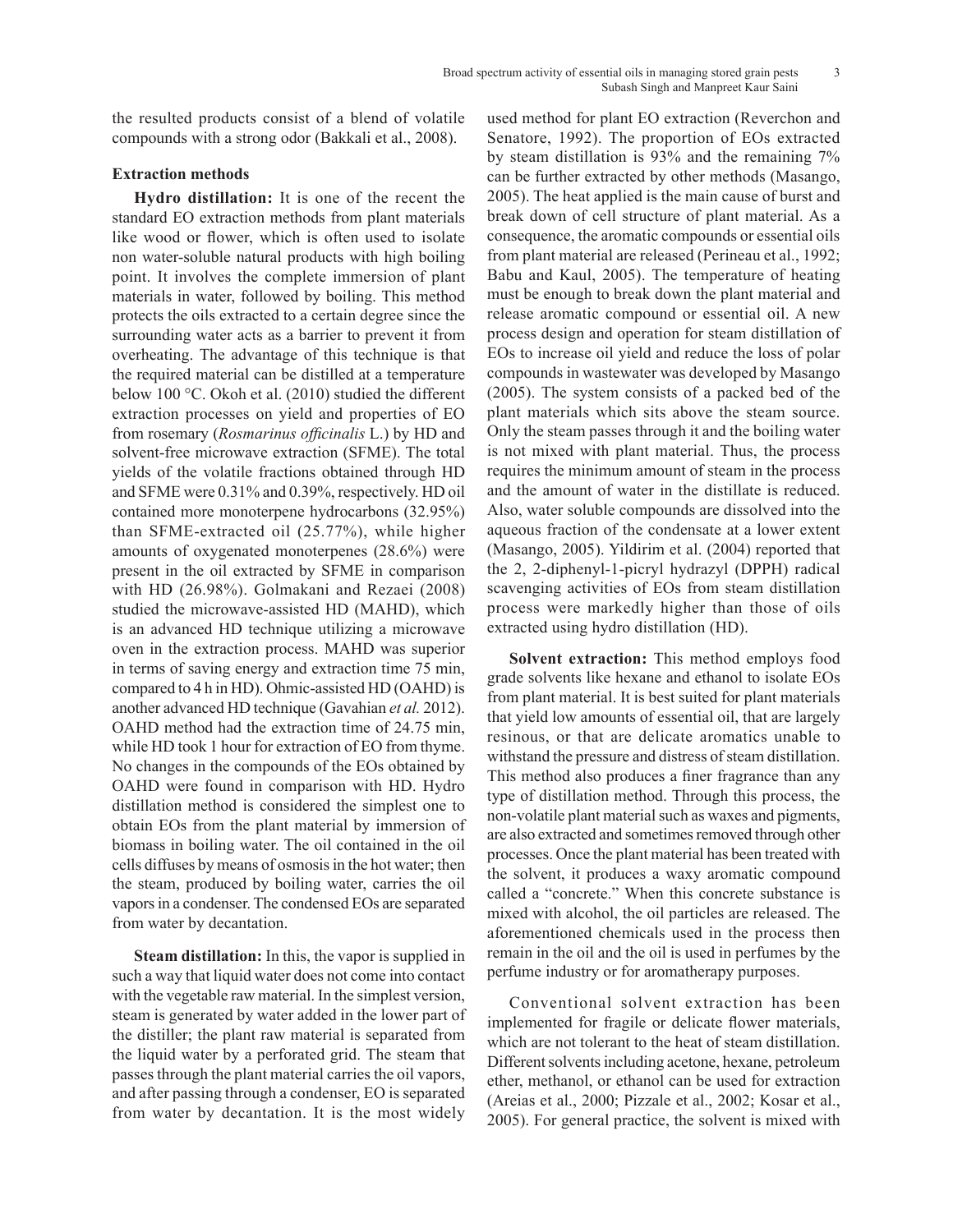the plant material and then heated to extract the essential oil, followed by filtration. Subsequently, the filtrate is concentrated by solvent evaporation. The concentrate is resin (resinoid), or concrete (a combination of wax, fragrance, and essential oil). From the concentrate, it is then mixed with pure alcohol to extract the oil and distilled at low temperatures. The alcohol absorbs the fragrance and when the alcohol is evaporated, the aromatic absolute oil is remained. However, this method is a relatively time-consuming process, thus making the oils more expensive than other methods (Li et al., 2009). Essential oil with antioxidant activity from *Ptychotis verticillata* was extracted using solvent extraction method by El Ouariachi et al. (2011). The oil was dominated by phenolic compounds (48.0%) with carvacrol  $(44.6\%)$  and thymol  $(3.4\%)$  as the main compounds. Ozen et al. (2011) studied the chemical composition and antioxidant activity of separated EOs from *Thymus praecox* subsp. *skorpilii* var. *skorpilii* (TPS) extracted using different solvents. TPS essential oil was found to contain thymol (40.31%) and o-cymene (13.66%) as the major components. The ethanol, methanol, and water extracts exerted significant freeradical scavenging activity. The water extract has the highest total phenolics (6.211 mg gallic acid/g dry weight) and flavonoids (0.809 mg quercetin/g dry weight). Moreover, Sarikurkcu et al. (2009) reported that the water extract exhibited higher antioxidant activity than other extracts (hexane, dichloromethane, ethyl acetate, and methanol). However, solvent residue could be retained in the final produc due to incomplete removal. This may cause allergies, toxicity, and affect the immune system (Ferhat et al., 2007).

Cold-press extraction: This method is also called expression or scarification and is used for citrus peels in particular. In this the whole fruit is placed in a device that mechanically pierces it to rupture the essential oil sacs, which are located on the underside of the rind. The whole fruit is pressed to squeeze out the juice and the oil. The oil and juice that are produced still contain solids from the fruits, such as the peel, and must be centrifuged to filter the solids from the liquids. The oil separates from the juice layer and is siphoned off into another receptacle. The essential oil and pigments run down into the device's collection area (Benjakul and Tongnuanchan, 2014).

## **Plant volatiles as alternative**

Plants being one of nature's chemical producers provide several bioactive organic chemicals whose major role in plants was found to be defensive, especially against insect pests (Isman, 2006). Those organic bioactive compounds provide an odor that is typically volatile in nature and hence termed as PVOC (plant volatile organic compounds). However, considering the dangers associated along with the chemical insecticides, use of plant components with no or fewer threats forms the most viable option for the effective control measures against the various pests of tropical agricultural systems (Rajashekar et al., 2016). There are various plant species which embody a rich source of phytochemicals that could be explored for use as insecticides (Green et al., 2015). The secondary metabolites of plants were once considered to be waste products. However, the important role played by them in the plant defense mechanisms make them as one of the most interesting aspects of crop protection (Bennett and Wallsgrove, 1994). In addition, they also act as attractant or repellent in insect-pest management. Secondary metabolites are known to influence the growth and development, ecdysis, mating behavior, fertility, and adult emergence of insect pests. Numerous defensive chemicals of plant origin have already been identified. Plant volatiles organic compounds are generally much safer to human beings and to the environment. There is also less chance of developing resistance to the different botanical pesticide by the insect pests since these botanical pesticides possess a mixture of chemical components of a complex nature. Hence, plant-derived molecules could thrive in the fight against insecticideresistant insect pests. It is well documented that farmers, especially in the developing countries like Asia, Africa, and other parts of the world are using botanicals as a measure to protect stored grains from bruchid infestation with varying degrees of success (Rajashekar et al., 2010) The secondary metabolites are often involved in plant defense mechanism, but not directly involved in growth, development, or reproduction of plant. Secondary metabolites include terpenoids, phenolics and alkaloids and these phytochemicals possess enormous potential to act as biopesticides. Over 2000 plant species boast pesticidal properties against several stored grain pests. Several authors also set forth various plant products along with their efficacy against the stored grain pests. These plant-derived botanicals are generally used in the form of aqueous/solvent extracts, powders, slurries, volatiles and oils, or as shredded segments. Hence, plant-derived botanicals hold promise as an alternative to synthetic insecticides to lessen the negative impact of the pesticide on the environment.

### **Chemistry of EOs**

The EOs are naturally found in plants as secondary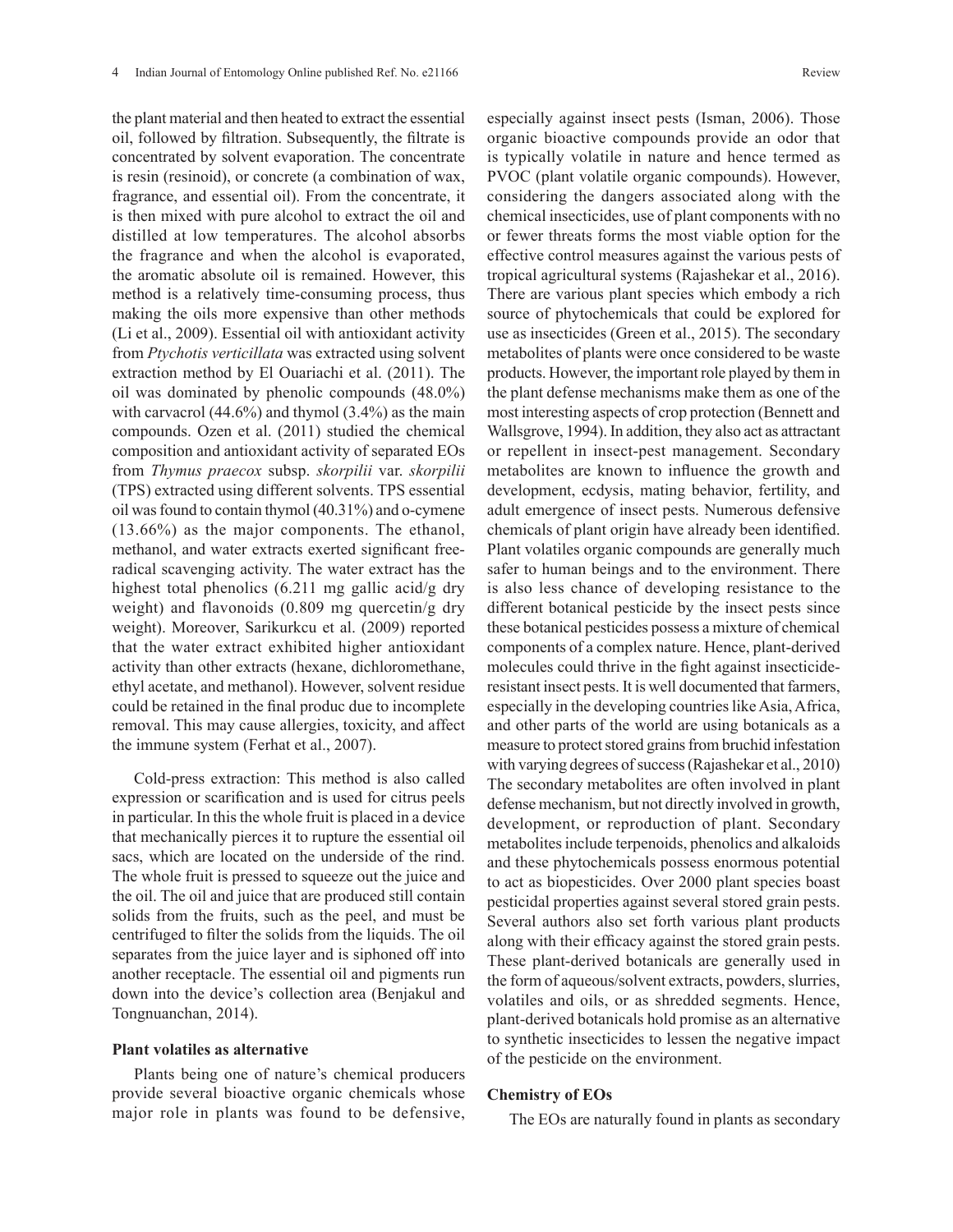#### Broad spectrum activity of essential oils in managing stored grain pests 5 Subash Singh and Manpreet Kaur Saini

metabolites which play an important role in plant defense system against microorganisms, insects, herbivores and allelopathic interactions (Bakkali et al., 2008). Previous studies have reported that volatile compounds of EOs can be classified into four groups: (a) Terpenes, (b) Benzene derivatives, (c) Hydrocarbons and (d) Other miscellaneous compounds. Based on the number of isoprene units in the chemical structures of terpenes, EOs are classified into (a) Hemiterpenes (1 unit, C5), (b) Monoterpenes (2 units, C10), (c) Sesquiterpenes (3 units, C15), (d) Diterpenes (4 units, C20) and consequently, it has been found that most terpenes in EOs are monoterpenes (C10H16) and sesquiterpenes (C15H24). However, monoterpenoids are the most terpenes and represented by 90% of EOs (Zuzarte and Salgueiro, 2015). Monoterpenes have a chemical structure which varies greatly along with various functions. Monoterpenes and their related chemical structure compounds have 10-carbone hydrocarbon. These chemical structures divided into (1) Acyclic alcohols such as linalool, geraniol and citronellol, (2) Cyclic alcohols such as menthol, isopulegol and terpeniol, (3) Bicyclic alcohols such as borneol and verbenol, (4) Phenolic compounds such as thymol, carvacrol, (5) Ketones such as carvone, menthone and thujone, (6) Aldehydes such as citronellal, citral, (7) Acids such as chrysanthemic acid and (8) Oxides such as cineole (Tripathi et al., 2009).

# **Biopesticides**

For two decades, EOs are used as insecticides to control insects, however, they have not reached their full potential because they are highly volatile and bearing low residual activity (Orlando et al., 2018). They are considered safe, eco-friendly and compatible with biological control programs and have low mammalian toxicity. Also, EOs available worldwide have their low to moderate cost. The main active constituents with insecticidal activity are monoterpenes, sesquiterpenes and related phenyl propenes. The EOs can be applied as pesticides as they are or as their active components "Active ingredient" or as co-adjutants in pesticide formulations. However, they can be acted as a contact insecticide, causing changes in the pathways of biochemical metabolism of the insect, knockdown and rapid death (Saxena et al., 1992), fumigants (Shaaya et al., 1997), repellents and antifeedant.

### **Toxicity and mode of action**

The plant products with potent insecticidal activity could be used for the control of stored beetles. Many authors have reported that plant volatiles are toxic and effective in enhancing the mortality of adult beetles infesting stored grains. The plants are known to produce diverse secondary phenolic compounds which could have played a major role in inflicting the contact toxicity and mortality effect to these stored grain insects (Lattanzio et al., 2006). Kim et al. (2003) reported that the extract from the Chinese cinnamon*, Cinnamomum cassia* (L.); Lauraceae bark and oil; scurvy grass, *Cocholeria auracaria* (L.); mustard oil, *Brassica juncea* (L.) showed potent insecticidal activity against pests like *C. chinensis*. The fumigation is one of the methods in stored products pest management and it is done for killing the insects or to avoid further damage to the infested commodities. Fumigants are substances that vaporize at the temperature above  $5^{\circ}$ C. They act in gaseous or smoke form with high penetration power and usually applied in an enclosed/airtight system. In the vapor phase, plant volatile organic compounds can penetrate through the insect's respiratory system and exhibit its toxic effect (Choi et al., 2003). The fumigant activity of plant products may be due to different functional groups attached to these volatile chemicals which enable them to persist in a closed environment for a longer time (Zang et al., 2011). One of the advantages of bio-fumigants is that it has the potential to provide a novel mode of action against insects that could nullify the danger of cross-resistance as well as offering a new lead for the design of target-specific molecules. PVOC from many plant extracts and essential oil consists of alkanes, alcohols, aldehydes, terpenes and terpenoids especially monoterpenoids. Phytochemicals which exhibit effect on insects in terms of their toxicity, repellency, antifeedant, fumigant, growth inhibitors, suppression of reproduction and reduction of fecundity.

Phytochemicals are known to affect growth, development, and metamorphosis of insect. These cause irreversible changes in the physiology and behavior of insect, such as reduction in weight of larvae, pupae and adult, as well as prolonged larval and pupal periods (Rosenthal et al., 1995). Several plant volatiles with potential insect growth regulator and sterilant characteristics have been assessed in this respect. Various plant extracts showed inhibition in percentage pupation upon larval treatment. The EOs from *Cymbopogon schoenanthus* (Spreng) (Poaceae) show inhibition of growth and development in all life stages of *C. maculatus*. The Plant-derived botanicals were also found to inhibit the development of eggs and immature stages inside grain kernels. Aqueous extracts of common cocklebur *(Xanthium strumarium*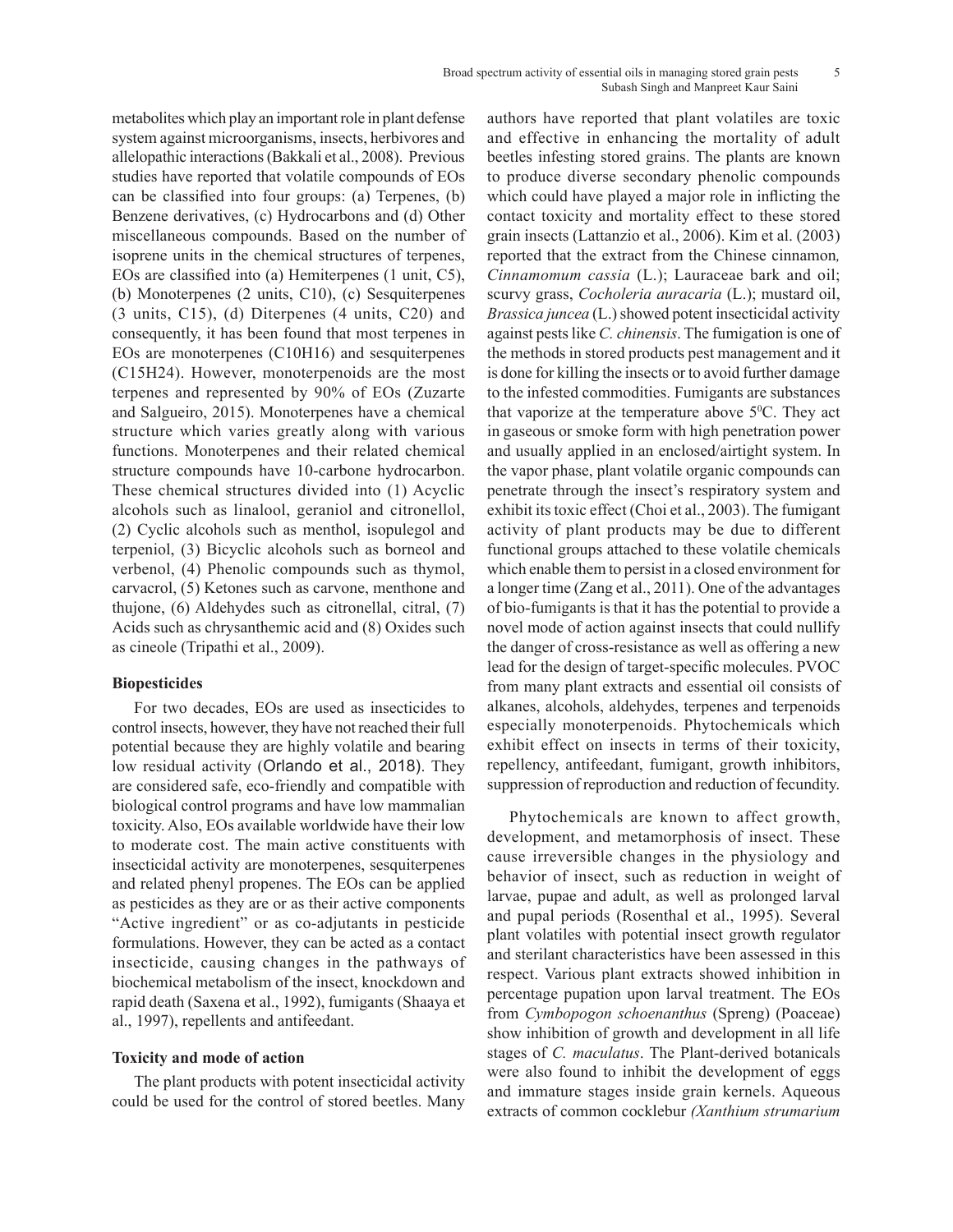(L.) (Asteraceae) leaf was also reported to show several insecticidal properties including toxicity, repellency, inhibition of fecundity and adult emergence of the insects and grain protection against *C. chinensis* (Roy et al., 2014).

Several investigations have been carried out to screen various plant extracts for their juvenilizing effect. Rani and Jamil (1989) discovered that plant extracts of water hyacinth containing a juvenile hormone analogue that causes abnormal moulting and metamorphosis of stored grain insects. Their role in regulating the reproduction of insect is also well studied. Lingampally et al. (2012) reported Solasodine  $($ a $)$  1 μg/μl to inhibit moulting and induce several morphogenetic abnormalities leading to the death of 5th instar larvae of *Tribolium confusum* (Jacquelin du Val) (Tenebrionidae) during moulting and could affect adult emergence. Oviposition deterrents are chemicals which prevent or avoid insect from egg laying. Oviposition deterrents have huge potential to prevent insect infestation and can offer the first line of defense against insect pests. Plant volatiles are generally used as cues by ovipositing females for locating host plant or substrates. Many experts have reported the involvement of PVOC in part or completely preventing egg laying as well as the emergence from the laid eggs on stored grains by different families of insect pests. The chemical compound, 1, 8 cineole isolated from EOs and their volatile component of various plants within Lamiaceae family was found to affect the oviposition rate of various insects (Koschier and Sedy, 2001). Used of garlic oil as an oviposition deterrent is also common (Yang et al., 2012). EOs of *Eucalyptus citriodora* (Hook.), *E. globulus* (Labill.) and *E. staigeriana* (F. Muell.) showed severe effects on the oviposition thereby reducing the viability of eggs and insect's emergence of *Zabrotes subfasciatus* (Chrysomelidae) and *C. maculatus* (Tapondjou et al., 2005). The EOs of other plants, viz., *Trachyspermum ammi* (L.), *Anethum graveolens* (L.) and *Nigella sativa* (L.) have affected the oviposition potential and delayed the developmental period of *T. castaneum*. It also caused deformities in insect metamorphosis. *Laurus nobilis* (L.) (Lauraceae) and *Rosmarinus officinale* (L.) (Lamiaceae) are known to cause egg mortality (Isikbe*r* et al., 2006). In a study, the effect of finely powdered and intact dried leaves of *Ocimum canum* Sims (Lamiaceae) on adults of *Zabrotes subfasciatus* (Roheman) in dried Pinto beans were determined. It was reported that the finely powdered dried leaves completely suppressed the oviposition at 2% W/W, with an EC50, of 0.45% W/W and also there was no effect of intact dried leaves

reported on the insect's population. In a similar report, powdered and intact dried leaves from four locally grown plant species, i.e., *Chenopodium ambrosioides* (L.) (Amaranthaceae), *Tagetes minuta* L. (Asteraceae), *Azadirachta indica* A. Juss (Meliaceae), *C. lusitanica*, applied at a rate of 1.5 kg per 100 kg beans (*Phaseolus vulgaris*) against *A. obtectus* and *Z. subfasciatus* was compared under laboratory conditions. *C. ambrosioides* was found to be the most effective with 100% mortality of adult insects in less than three days and no progeny. *T. minuta* applied as powder also increased mortality and reduced oviposition and progeny production significantly. While *A. indica* or *C. lusitanica* applied as powder or as whole leaves showed no significant effects upon mortalities, oviposition rate, or progeny production compared with control treatments (Paul et al., 2009).

The feeding deterrents are the chemical substances that disrupt the feeding behavior of insect by making the treated food unappealing or unpalatable. Antifeedants can also induce cessation of feeding either temporarily or permanently. The presence of certain chemicals in plants prevents insects from feeding on them, thus leads to starvation of the insects and, eventual mortality. A very distinctive feature of antifeedants is the way it inflicts effect on insects when in contact with such substances. Antifeedant attempts to eliminate insects without ever disturbing the ecological balance. Antifeedant don't kill the target insect, rather it allows them to be available for their natural enemies. The deleterious effects could be activated to serve a novel role in the management of stored grain insect pest. The identification of azadirachtin and neem seed extracts, during 1970s and 1980s, as potent feeding deterrent pave the way for natural antifeedant (Casida 2012). The EOs from *Gaultheria procumbens* (L.) (Ericaceae) show potent antifeedant properties against Coleopteran insects S*. oryzae* and *R. dominica* (Kiran & Prakash 2015). The feeding behavior of three stored grain insects, *S. oryzae, R. dominica* and *T. castaneum* were reported to change significantly when flavanoids compounds, Isoglabratephrin, (þ)-glabratephrin, tephroapollin-F and lanceolatin-A isolated from *Tephrosia apollinea* (Delile), were treated at different test concentrations of 0.65, 1.3 and 2.6 mg  $g^{-1}$ . The relative growth rate and efficiency of conversion of ingested food were also significantly reduced by all the treated insects.

These are the chemical substances that protect plants or stored grain products from insect's damage by rendering the stored grains as unattractive, unpalatable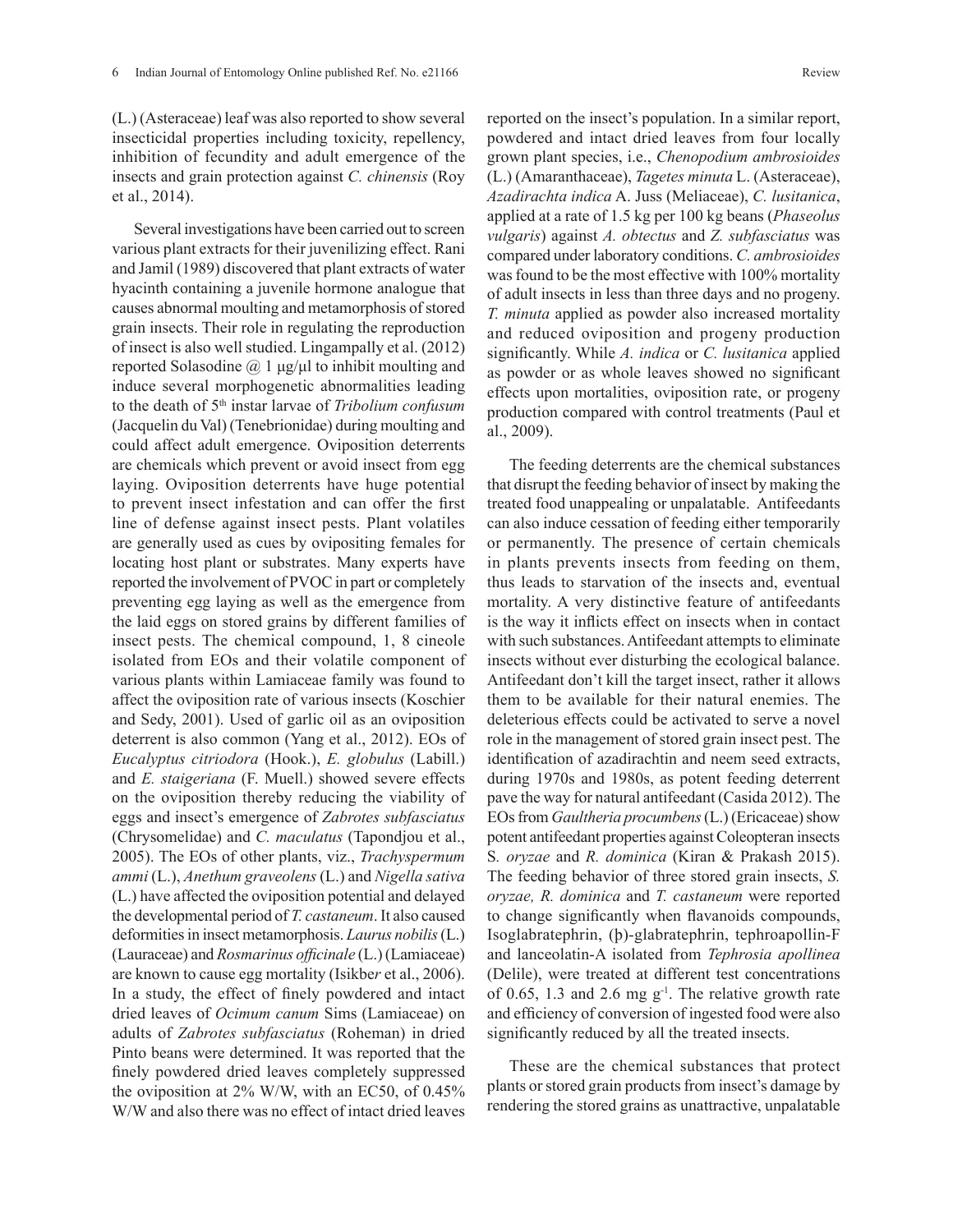or offensive to the infesting insect pests. PVOC mostly affect adult beetles causing them to flee from treated grains, or not to invade it at all. The properties of repellency of plant volatiles could have an important implication in the traditional postharvest storage system. Generally, they are available locally and it makes them further an attractive candidate in the management of stored-grain insect pests. The α-terpineol, pulegol and germacrol volatile compounds isolated from *Baccharis salicifolia* Ruiz & Pav. (Asteraceae) showed potent repellent properties against *T. castaneum*. The ar-turmerone isolated from *Curcuma longa* (L.) (Zingiberaceae) rhizomes were reported to show effective repellent activity against *S. zeamais*. Different solvent extracts (Hexane, chloroform, ethyl acetate) of three widely grown plants like *Sphaeranthus indicus* (L.) (Asteraceae), *Tephrosia purpurea* L. (Fabaceae) and *Prosopis juliflora* (Sw.) DC. (Fabaceae) were reported to show repellent activity against *T. castaneum*. Repellent activity of hexane extract of *P. juliflora* were reported with EPI value in 2.5% 0.11 and 0.33 at 1 hours and 6 hours, respectively, while the EPI value of chloroform extract of *T. purpurea* 2.5% at 6 h was 0.17. For *S. indicus* the EPI value was 0.65 at 2.5% and 6 hours (Pugazhvendan et al., 2012). (Z)-asarone is an active constituent isolated from the ethanolic extract of *Acorus calamus* (L.) (Acoraceae). This compound is reported to have strong repellency against *S. zeamais* (Yao et al., 2008). The repellent property of EOs of *Callistemon lanceolatus* (Sm.) Sweet (Myrtaceae) and *Lippia alba* (Mill.) (Verbenaceae) against *C. chinensis* is also well documented. The EOs of aromatic plants such as *Cymbopogon fexuosus* (Paoceae), *C. winterianus* (Paoceae) and *C. martini* (Paoceae) @ 1.41 μL/ cm<sup>2</sup> were reported to have strong repellent effect against *T. castaneum.*

Substance or agent that has the potential to kill eggs especially the eggs of insects, mites etc. are considered to have ovicidal effect. Many plants are known to possess the ovicidal property. This property of plants is of great importance in the management of insect-pests at every stages of their life cycle, thereby preventing the damage caused by other stages (Hong et al., 2018). Application of botanicals on eggs could tremendously reduce the number of adult emergence which is probably due to either chemical toxicity and/ or physical properties, which cause changes in surface tension within the egg similar to those of oils. Salunke et al. (2005) revealed that flavonoids which were isolated from *Calotropis procera* (Ait.) were toxic to the eggs of *C. chinensis* with 100% progeny suppression at 10

mg/mL concentration. The EOs of Indian dill, *Anethum sowa* (L.) (Apiaceae) were also reported to show ovicidal effect on eggs of C. maculates. L-menthol is an active component, isolated from the essential oil of *Mentha arvensi* L. (Lamiaceae), which has high ovicidal effect on eggs of *T. castaneum* (Aggarwal et al., 2001). The EOs of cardamom (*Elletaria cardamomum*) L. (Zingiberaceae), *Cinnamomum zeylanicum* Blume (Lauraceae), *Sygium aromaticum* L. Merrill. et. Perry) (Myrtaceae), *Eucalyptus* spp. and *Azadirectica indica* A. juss (Meliaceae) were also found to have ovicidal effects on eggs of *T. castaneum.*

Chemosterilants are the substances which deprive insects of their ability to reproduce. Such substances produce irreversible sterility without affecting their mating behavior or its life span but only prevent the production of F1 progeny. In some cases, eggs may not be laid, fail to hatch, larvae may not pupate, or the pupal development will be incomplete. Chemosterilants cause damage to the ovaries resulting in inhibition of egg formation (Beroza and LaBrecque, 1967) Thus, ovarian development is prevented, and it leads to sterility. Chemosterilants has proven to be an important aspect of integrated pest management programs as it reduces the occurrence of pest-resistant. Saxena et al. (1977) found that asarone isolated from the rhizomes of *A. calamus* possessed insect chemosterilant properties, causing inhibition of insect's interstitial cell activity. The active principle, 1, 3, 7-trimethylxanthine isolate from seed extract proved effective as chemosterilant for *C. chinensis.*

Like other toxic compounds, plant derived insecticides may also induce changes in the behaviour of insects. They either stimulate or reduce the insect's mobility or flight patterns, and even cause physiological alterations. Naturally, insects will tend to move away from the insecticide exposed area as soon as the presence of toxic compounds is detected. Besides EOs are known to inhibit acetylcholine esterases enzyme on insect's nervous system while also disrupting the GABAergic (Bloomquist et al., 2008) and aminergic transmissions (Kostyukovsky et al., 2002). However, EOs when given in sub lethal dose on insects can contribute to the development of resistance against traditional insecticides that could also compromise the management strategy of insect-pests. In an experiment, Haddi et al. (2015) investigated the toxicity and locomotory as well as respiration responses induced by EOs of clove and cinnamon on *S. zeamais*. It was reported that *S. zeamais* populations gave stimulatory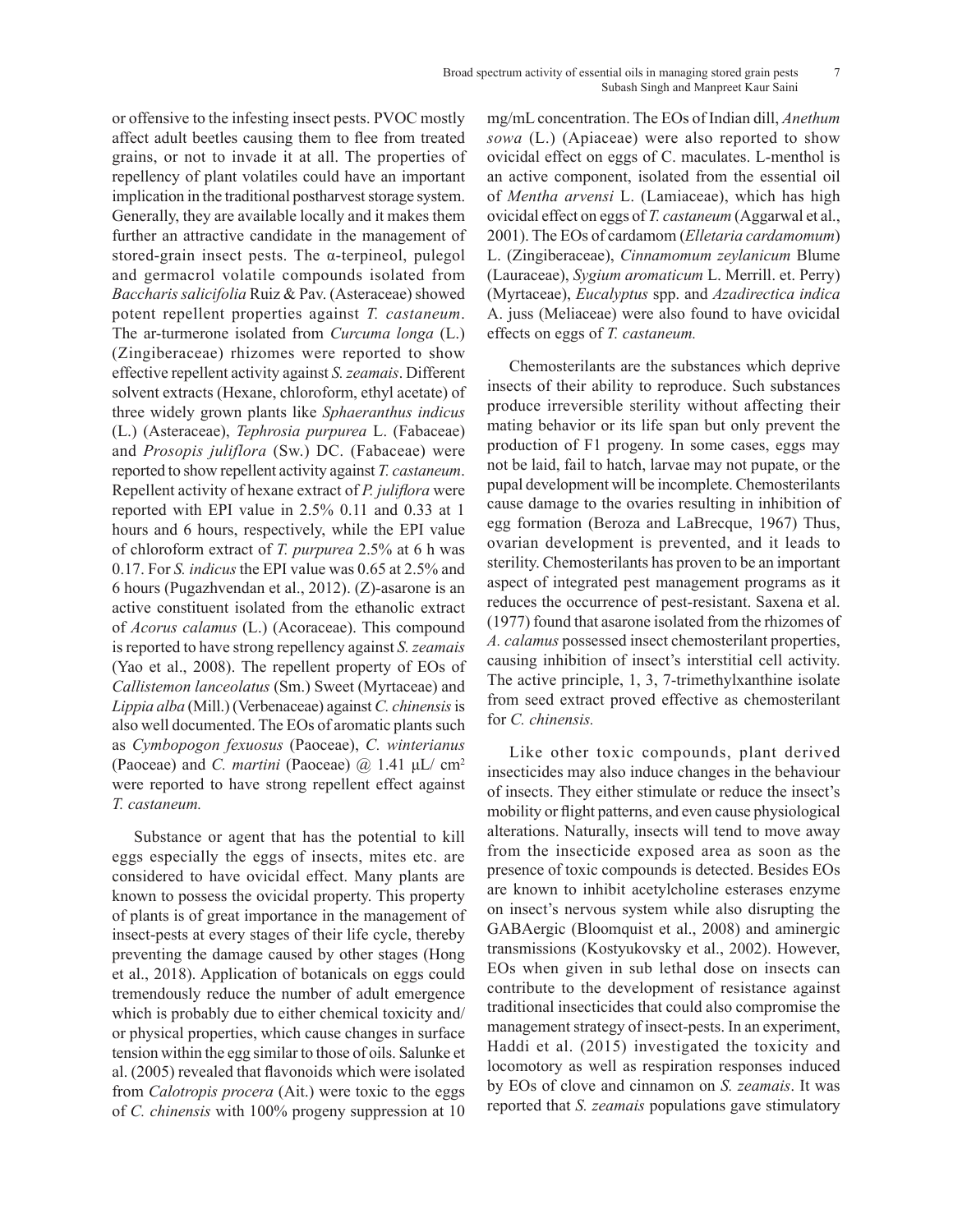response in median survival time when exposed to sublethal dose. The respiratory rates of *S. zeamais* (i.e.,  $CO<sub>2</sub>$  production) were significantly reduced under low concentrations of the EOs.

The mechanism of toxicity, site of action of EOs and their chemical compounds as bio-insecticides were investigated (Bakkali et al., 2008). They have insecticidal, repellent, antifeedant and IGR activities. This fact shows that the EOs can disrupt insect physiology in different ways. However, the activity of EOs as insecticides caused the inhibition of acetylcholinesterase (AChE) or by blocking the octopamine receptors (Enan, 2001). Also, γ-aminobutyric acid (GABA) receptor was suggested as one of the mechanisms of EOs induced toxicity in insects. They can interfere with GABA-gated chloride channels in insect. For example, some monoterpenes such as thujone can induce the neurotoxic effects by acting on GABA receptors in insects (Ratra & Casida 2001). Besides, these modes of action of EOs on insects, some effects on the hormone and pheromone system and cytochrome P450 mono oxygenase were reported. Infact, octopamine is a neurotransmitter, neurohormone and circulating neurohormone-neuromodulator. Its disruption affects working of the nervous system in insects. The octopamine receptor was not found in vertebrates. Therefore, EOs as bioinsecticides has selective toxicity to mammalian. Concerning the anti-cholinesterase effect of EOs, the mechanism of neurotoxic action and symptoms are similar to that induced by organophosphates and carbamate insecticides (Isman, 2000). The symptoms shown are hyperactivity, convulsions, tremors and then paralysis (Enan, 2001). Several studies point out that EOs and monoterpenoids induce mortality by inhibiting AChE activity in insects. The neurotoxic effect of EOs may be due to the inhibition of AChE at the hydrophobic site168. However, some monoterpenoids are anticholinesterasic e.g., pulegone, 1, 8-cineole169, fenchone, carvone and linalool (Lopez *et al* 2010). In addition, the toxicity of EOs constitutions has resulted in the octopaminergic nervous system of insects. In contrast, Emekci et al. (2004) reported that monoterpenes can have effect on many targets in insects with numerous mechanism of toxicity.

**Nanoinsecticides:** Although, the promising activities of EOs against many insects, some problems were also registered, e.g., EOs volatility, water solubility and oxidation, that playing an important role in the EOs activity, application and persistence. Therefore, these

problems must be resolved before using the EOs as an alternative to synthetic pesticides for pest control (Marrio et al., 2002). New formulations with nanotechnology "Nano-formulation" can resolve these problems. The new trends for using nano formulation lead to protect the Eos' from degradation, increase their residue halflife by reducing the evaporation. They can achieve a controlled release of EOs and ease of application and handling. These nano-formulations can enhance EOs activity due to the small particle size. It had a high surface area, solubility and mobility. Due to their solvent elimination, they have low toxicity to mammals (Kah et al., 2013). However, polymeric nanoparticles are the most promising for EOs nano-formulations. Anjali et al. (2010) reported that the insecticidal activity of neem oil was increased in nano-emulision formulation. This effect can be due to the smallest droplet size of EO nano-emulision (31.03 nm). Yang et al. (2009) showed that loaded nanoparticles with garlic EOs are active to control *T. castaneum*. New nanotechnology methods were planned to control *H. armigera*. As a result of this new method EO *of Artemisia arborescens* was stable. This stability can be due to formulation of EO with solid lipid nanoparticles and developed an emulsion. This emulsion has got better stability and insecticidal activity. The nano-encapsulation shown high repellent activity than EOs, e.g. nano-encapsulation of *Artemisia* oil and show more activity than normal oils at concentration of 1.9 ppm. The activity of nano-capsule was 80, whereas 62% for pure oil against *P. xylostella* (Negahban et al., 2014). Ebrahimifar et al. (2020) evaluated the effects of essential oil from *Ferulago angulata* (Schlecht.) The essential oil from *F. angulata* could be used for reducing *T. castaneum* and *R. dominica* populations without adverse effects on seed viability. Giunti et al. (2021) studied bioactivity of essential oil-based nano-biopesticides towards *R. dominica*. The results demonstrated that habituation could occur for repellent EO-based formulations, thus this behavioral process can reduce the effectiveness of these kind of treatments against *R. dominica* and should be considered to articulate adequate IPM programs against stored product pests.

#### **REFERENCES**

- Aggarwal K K, Tripathi A K, Ahmed A, Kumar S. 2001. Toxicity of L-menthol and its derivatives against four storage insects*.*  International Journal of Tropical Insect Science 21 (3): 229-235.
- Anjali, C H, Khan S S, Margulis-Goshen K, Magdassi S, Mukherjee A, Chandrasekaran N. 2010. Formulation of water-dispersible nanopermethrin for larvicidal applications. Ecotoxicology and Environmental Safety 73: 1932-1936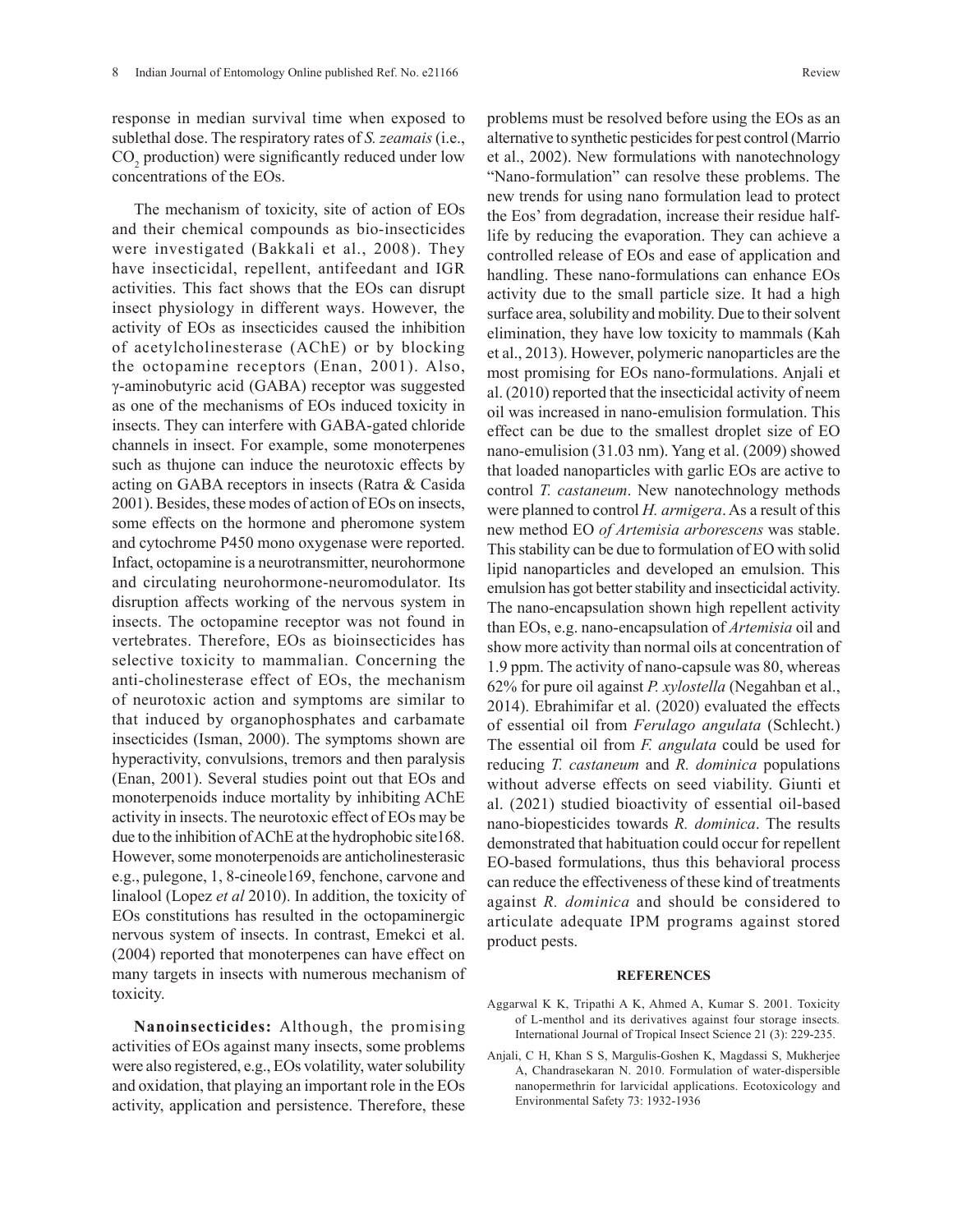- Anonymous. 2017. World Population Prospects 2017. The revision https://esa.un.org/unpd/wpp/ publications/Files/WPP2017\_ KeyFindings.pdf.
- Areias F, Valentao P, Andrade P B, Ferreres F, Seabra R M. 2000. Flavonoids and phenolic acids of sage: influence of some agricultural factors*.* Journal of Agricultural Food Chemistry 48: 6081-6104.
- Asbahani A E, Miladi K, Badri W. 2015. Essential oils: from extraction to encapsulation. International Journal of Pharmaceutics 483 (1- 2): 220-243.
- Babu K G D, Kaul V K. 2005. Variation in essential oil composition of rose-scented geranium (*Pelargonium* sp.) distilled by different distillation techniques. Flavour and Fragrance Journal 20: 222-231.
- Bakkali F, Averbeck S, Averbeck D, Idaomar M. 2008. Biological effects of essential oils- a review. Food and Chemical Toxicology 46 (2): 446-475.
- Banga K S, Kotwaliwale N, Mohapatra D, Giri S K, Babu V B. 2019. Bioacoustic detection of Callosobruchus chinensis and Callosobruchus maculatus in bulk stored chickpea (*Cicer arietinum*) and green gram (*Vigna radiata*). Food Control 104: 278-287
- Banga K S, Kotwaliwale N, Mohapatra D, Giri S K. 2018. Techniques for insect detection in stored food grains: An overview. Food Control 94: 167-176.
- Banga K S, Kumar S, Kotwaliwale N, Mohapatra D. 2020. Major insects of stored food grains. International Journal of Chemical Studies 8 (1): 2380-2384.
- Bell C H. 2014. A review of insect responses to variations encountered in the managed storage environment. Journal of Stored Products Research 59: 260-274
- Bennett R N, Wallsgrove R M 1994. Secondary metabolites in plant defense mechanisms*.* New Phytologist 127 (4): 617-633.
- Beroza M, LaBrecque G C. 1967. Chemosterilant activity of oils against red flour beetle, *Tribolium castaneum*. Journal of Bioscience 17: 57-62.
- Bllomquist J R, Boina D R, Chow E, Reina M. 2008. Mode of action of the plant-derived silphinensis on insect and mammalian GABAA receptor/chloride channel complex. Pesticide Biochemistry and Physiology 91 (1): 17-23.
- Bruneton J. 1999. Pharmacognosy, Phytochemistry, Medicinal Plants, Lavoisier Tec & Doc, Paris, France, 2<sup>nd</sup> edition.
- Campolo O, Giunti G, Russo A, Palmeri V, Zappala L. 2018. Essential oils in stored product insect pest control. Journal of Food Quality 6906105.
- Campolo O, Malacrin`o A, Zappal`a L. 2014. Fumigant bioactivity of five Citrus essential oils against *Tribolium confusum.* Phytoparasitica 42 (2): 223-233.
- Casida J 2012. Pyrethrum: the natural insecticide. Elsevier. 347 pp.
- Chahal K K , Bansal R, Kaur R 2016. Chemistry and insecticidal potential of bay leaf essential oil against stored grain pest of wheat. Journal of Applied and Natural Science 8 (4): 2049-2054
- Choi W I, Lee E H, Choi B R, Park H M, Ahn Y J. 2003. Toxicity of plant essential oils to *Trialeurodes vaporarium.* Journal of Economic Entomology 96:1479-1484.
- Demeter S, Lebbe O, Hecq F, Nicolis S C, Kemene T K, Hance T. 2021. Insecticidal activity of 25 essential oils on the stored product pest, *Sitophilus granarius*. Foods 10: 200.
- Ebrahimifar J, Jamshidni A, Reza S, Ebadollahi A. 2020. Repellency of *Ferulago angulata* (Schlecht.) Boiss essential oil on two major

stored-product insect pests without effect on wheat germination. International Journal of Tropical Insect Science. https://doi. org/10.1007/s42690-020-00195-8

- El Ouariachi E M, Tomi P, Bouyanzer A, Hammouti B, Desjobert J M, Costa J, Paolini J. 2011. Chemical composition and antioxidant activity of essential oils and solvent extracts of *Ptychotis verticillata* from Morocco. Food and Chemical Toxicology 49: 533-536.
- Emekci M, Navarro S, Donahaye E, Rindner M and Azrieli A. 2004. Respiration of *Rhyzopertha dominica* (Fab.) at reduced oxygen concentrations. Journal of Stored Product Research 40: 27-38.
- Enan E. 2001. Insecticidal activity of essential oils: Octopaminergic sites of action. Comparative Biochemistry and Physiology Part C: Toxicology Pharmacology 130: 325-337.
- Fahn A. 2000. Structure and function of secretory cells. Advances in Botanical Research 31: 37-75.
- Ferhat M A, Meklati B Y, Chemat F. 2007. Comparison of different isolation methods of essential oil from Citrus fruits: cold pressing, hydrodistillation and microwave 'dry' distillation. Flavour and Fragrance Journal 22: 494-504.
- Gavahian M, Farahnaky A, Javidnia K, Majzoobi M 2012. Comparison of Ohmic-assisted hydrodistillation with traditional hydrodistillation for the extraction of essential oils from *Thymus vulgaris* L. Innovative Food Science and Emerging Technologies 14: 85-91.
- Giunti G, Campolo O, Laudani F, Zappal L, Palmeri V. 2021. Bioactivity of essential oil-based nano-biopesticides toward *Rhyzopertha dominica* (Coleoptera: Bostrichidae) Industrial Crops and Products 162: 113257.
- Golmakani M T, Rezaei K. 2008. Comparison of microwave-assisted hydrodistillation with the traditional hydrodistillation method in the extraction of essential oils from *Thymus vulgaris L*. Food Chemistry 109: 925-930.
- Green P W, Davis A P, Cosse E F, Vega F E. 2015. Can coffee chemical compounds and insecticidal plants be harnessed for control of major coffee pests? Journal of Agricultural and Food Chemistry 63: 9427-9434.
- Hong T K, Perumalasamy K H, Ahn Y J. 2018. Ovicidal and larvicidal activity and possible mode of action of phenylpropanoids and ketone identified in *Syzygium aromaticum* bud against *Bradysia procera*. Pesticide Biochemistry and Physiology 145: 29-38.
- Husnu C B, Buchbauer G. 2015. Handbook of essential oils: science, technology, and applications, Science, Technology, and Applications, CRC Press, Boca Raton, FL, USA.
- Isikber A A, Alma M H, Karci A. 2006. Fumigant toxicity of essential oils from *Laurus nobilis* and *Rosmarius officinalis* against all life stages of *Tribolium confusum.* Phytoparasitica 34: 167
- Isman M B. 2000. Plant essential oils for pest and disease management. Crop Protection 19: 603-608.
- Isman M B. 2006. Botanical insecticides, deterrents and repellents in modern agriculture and an increasingly regulated world. Annual Review of Entomology 51: 45-66.
- Kah M, Beulke S, Tiede K, Hofmann T. 2013. Nanopesticides: State of knowledge, environmental fate and exposure modeling. Critical Reviews in Environmental Science and Technology 43: 1823-1867.
- Kesavan P C, Swaminathan M S. 2008. Strategies and models for agricultural sustainability in developing Asian counties. Philosophical Transactions of the Royal Society B 363: 877-891.
- Kim S I, Roh D H, Kim H S, Lee Y J, Ahn Y J. 2003. Inscecticidal activities of aromatic plant extracts and essential oils against *Sitophilus oryzae* and *Callosobruchus chinensis*. Journal of Stored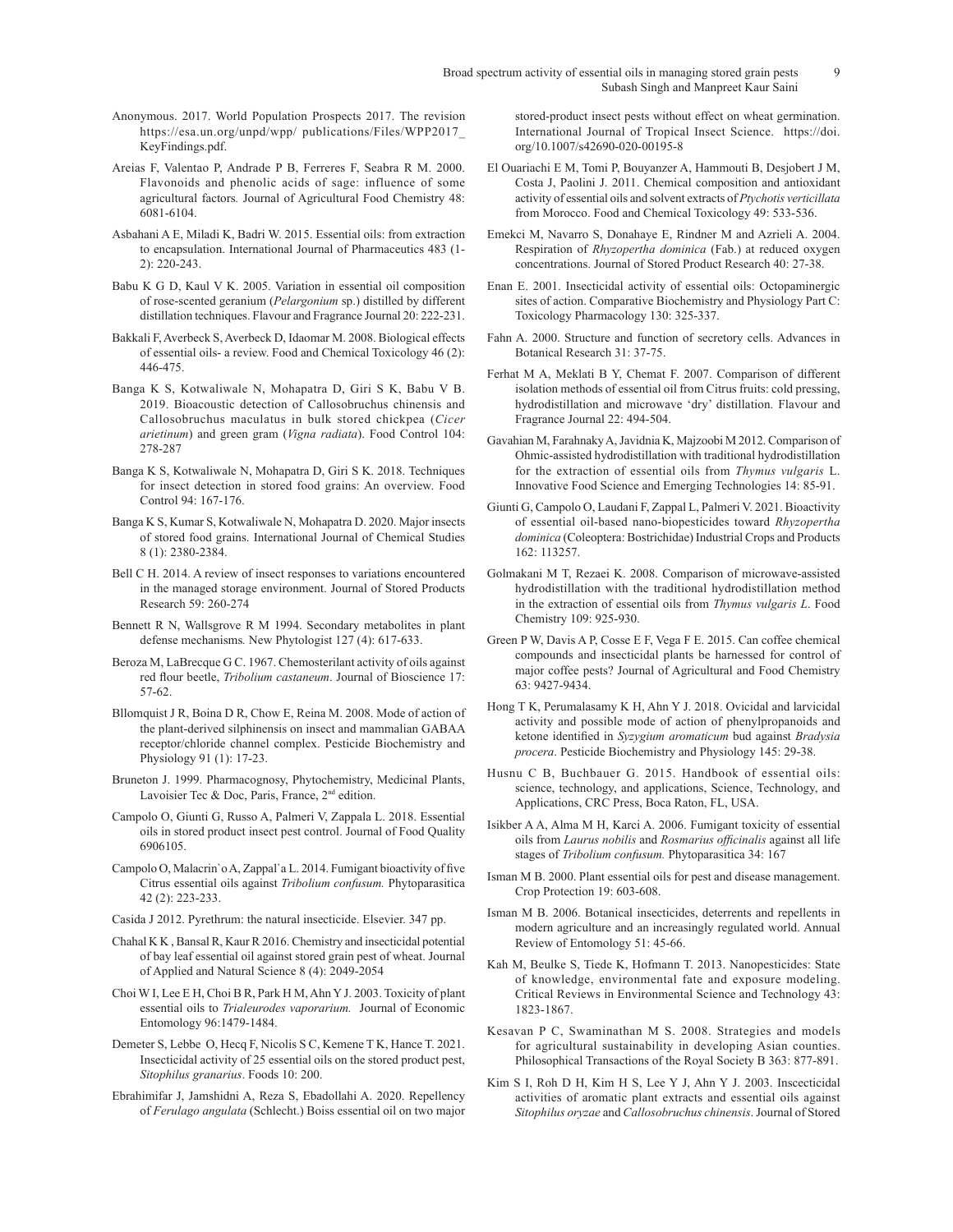Products Research 39: 293-303.

- Kiran S, Prakash B. 2015. Assessment of toxicity, antifeedant activity and biochemical responses in stored grain insects exposed to lethal and sublethal doses of *Gaultheria procumbens.* Journal of Agricultural and Food Chemistry 63: 10518-10524.
- Kosar M, Dorman H J D, Hiltunen R. 2005. Effect of an acid treatment on the phytochemical and antioxidant characteristics of extracts from selected Lamiaceae species. Food Chemistry 91: 525-33.
- Koschier E H and Sedy K A. 2001. Effects of plant volatiles on the feeding and oviposition of *Thrips tabaci* .Thrips and Tospoviruses 5: 185-187.
- Kostyukovsky M, Rafaeli L R, Haddi K. 2015. Locomotory and physiological responses induced by clove and cinnamon essential oils in the maize weevil. Pesticide Biochemistry and Physiology 125: 31-37.
- Kumar D, Kalita P. 2017. Reducing post-harvest losses during storage of grain crops to strengthen food security in developing countries. Foods 6 (1): 8.
- Lattanzio V, Lattanzio V M, Cardinali A. 2006. Role of phenolics in the resistance mechanisms of plants against fungal pathogens and insects. Photochemistry of Advance Research 661:23-67.
- Li X M, Tian S L, Pang Z C, Shi J Y, Feng Z S, Zhang Y M. 2009. Extraction of *Cuminum cyminum* essential oil by combination technology of organic solvent with low boiling point and steam distillation. Food Chemistry 115: 1114-1119.
- Lingampally V, Solanki V R, Raja S. 2012. Juvenomimetic activity of Solasodine on *Tribolium confusum.* Annquest 1: 31-40.
- Lopez M D, Pascual-Villalobos M J. 2010. Mode of inhibition of acetylcholinesterase by monoterpenoids and implications for pest control*.* Industrial Crops and Products 31: 284-288
- Marrio D L M, Giovanni S, Stefania D, Emanela B. 2002. Essential oil formulations useful as a new tool for insect pest control*.* AAPS PharmSciTech 3: 64-74.
- Masango P. 2005. Cleaner production of essential oils by steam distillation. Journal of Cleaner Production 13: 833-909
- Mobolade AJ, Bunindro N, Sahoo D, Rajashekar Y. 2008. Traditional methods of food grains preservation and storage in Nigeria and India. Annals of Agricultural Sciences 64 (2): 196-205.
- Mohan S, Devasenapathy P, Vennila C, Gill M S. 2020. Pest and disease management in organic ecosystem. Organic Ecosystem. pp.1-56.
- Negahban M, Moharramipour S, Zand M, Hashemi S A. 2014. Repellent activity of nanoencapsulated essential oil of *Artemisia sieberi* Besser on *Plutella xylostella* L. larvae. Iranian Journal of Medicinal and Aromatic Plants Research 29: 909-924.
- Okoh O O, Sadimenko A P, Afolayan A J. 2010. Comparative evaluation of the antibacterial activities of the essential oils of *Rosmarinus officinalis* L. obtained by hydrodistillation and solvent free microwave extraction methods. Food Chemistry 120: 308-312.
- Orlando C, Giulia G, Agatino R, Vincenzo P, Lucia Z. 2018. Natural Strategies to Improve Quality in Food Protection. Journal of Food Quality. Article ID 6906105, https://doi.org/10.1155/2018/6906105
- Ozen T, Demirtas I, Aksit H. 2011. Determination of antioxidant activities of various extracts and essential oil compositions of *Thymus praecox* subsp. *skorpilii* var. *skorpilii*. Food Chemistry 124:58-64
- Patel K P, Valand V M, Patel S N. 1993. Powder of neem-seed kernel for control of lesser grain borer, *Rhyzopertha dominica* in wheat (*Triticum aestivum*). Indian Journal of Agricultural Sciences 63 (11): 754-755.
- Paul U V, Lossini J S, Hilbeck A. 2009. Effectiveness of products from

four locally grown plants for the management of *Acanthoscelides obtectus* and *Z. subfasciatus* in stored beans under lab and farm conditions in Northern Tanzania. Journal of Stored Products Research 45 (2): 97-107.

- Pavela R. 2015. Essential oils for the development of eco-friendly mosquito larvicides: A review. Industrial Crops and Products 76: 174-187.
- Perineau F, Ganou L, Vilarem G. 1992. Studying production of lovage essential oils in a hydrodistillation pilot unit equipped with a cohobation system. Journal of Chemical Technology and Biotechnology 53: 165-171.
- Pizzale L, Bortolomeazzi R, Vichi S, Uberegger E, Conte L S. 2002. Antioxidant activity of sage (*Salvia officinalis* and *S fruticosa*) and oregano (*Origanum onites* and *O. indercedens*) extracts related to their phenolic compound content. Journal of the Science of Food and Agriculture 82: 1645-1651.
- Prusky D. 2011. Reduction of the incidence of postharvest quality losses and future prospects. Food Security 3: 463-474.
- Pugazhvendan S R, Ross P R, Elumalai K. 2012. Insecticidal and repellant activities of four indigenous medicinal plants against stored grain pest, *Tribolium castaneum*. Asian Pacific Journal of Tropical Disease 2: 516-520.
- Rajashekar Y, Bakthavatsalam N, Shivanandappa T. 2012. Botanicals as grain protectants*.* Psyche A Journal of Entomology 646740
- Rajashekar Y, Tonsing N, Shantibala T, Manjunath J R. 2016. A plant derived insecticidal molecule from *Colocasia esculenta*. Scientific Reports 6: 20546.
- Rani P U, Jamil K. 1989. Effect of water hyacinth leaf extract on mortality, growth and metamorphosis of certain pests of stored products. International Journal of Tropical Insect Science 10: 327-32.
- Ratra G S, Casida J E. 2001. GABA receptor subunit composition relative to insecticide potency and selectivity. Toxicology Letters 122: 215-222.
- Reverchon E, Senatore F. 1992. Isolation of rosemary oil: comparison between hydrodistillation and supercritical CO2 extraction. Flavour and Fragrance Journal 7: 227-330.
- Rjashekar Y, Gunasekaran N, Shivanandappa T. 2010. Insecticidal activity of the root extract of *Decalepis hamiltonii* against storedproduct insect pests and its application in grain protection. Journal of Food Science and Technology 47: 310-314.
- Rosential G A, Dahlman D L, Crooks P A. 1995. Insecticidal properties of some derivatives of L-canavanine. Journal of Agricultural and Food Chemistry 43: 2728-2734.
- Roy B, Ahmin M R, Jalal, Suh S J. 2014. Evaluation of common cocklebur *Xanthium strumarium* leaf extract as post-harvest grain protects of black gram against pulse beetle, *Callosobruchus chinensis* and isolation of crude compound*.* Entomological Research 44: 254-261.
- Salunke B K, Kotkar H M, Mendki P S, Maheshwari V L. 2005. Efficacy of flavanoids in controlling *Callosobruchus chinensis* a post-harvest pest of grain legumes. Crop Protection 24 (10): 888-893.
- Sarikurkcu C, Arisoy K, Tepe B, Cakir A, Abali G, Mete E. 2009. Studies on the antioxidant activity of essential oil and different solvent extracts of *Vitex agnus-castus L*. fruits from Turkey. Food and Chemical Toxicology 47: 2479-2483.
- Saxena R C, Dixit O P, Harshan V. 1992. Insecticidal action of *Lantana camera* against *Callosobruchus chinensis* (Coleoptera: Bruchidae). Journal of Stored Products Research 28: 279-281.
- Shaaya E, Kostjukovski M, Eilberg J, Sukprakarn C. 1997. Plant oils as fumigants and contact insecticides for the control of stored-product